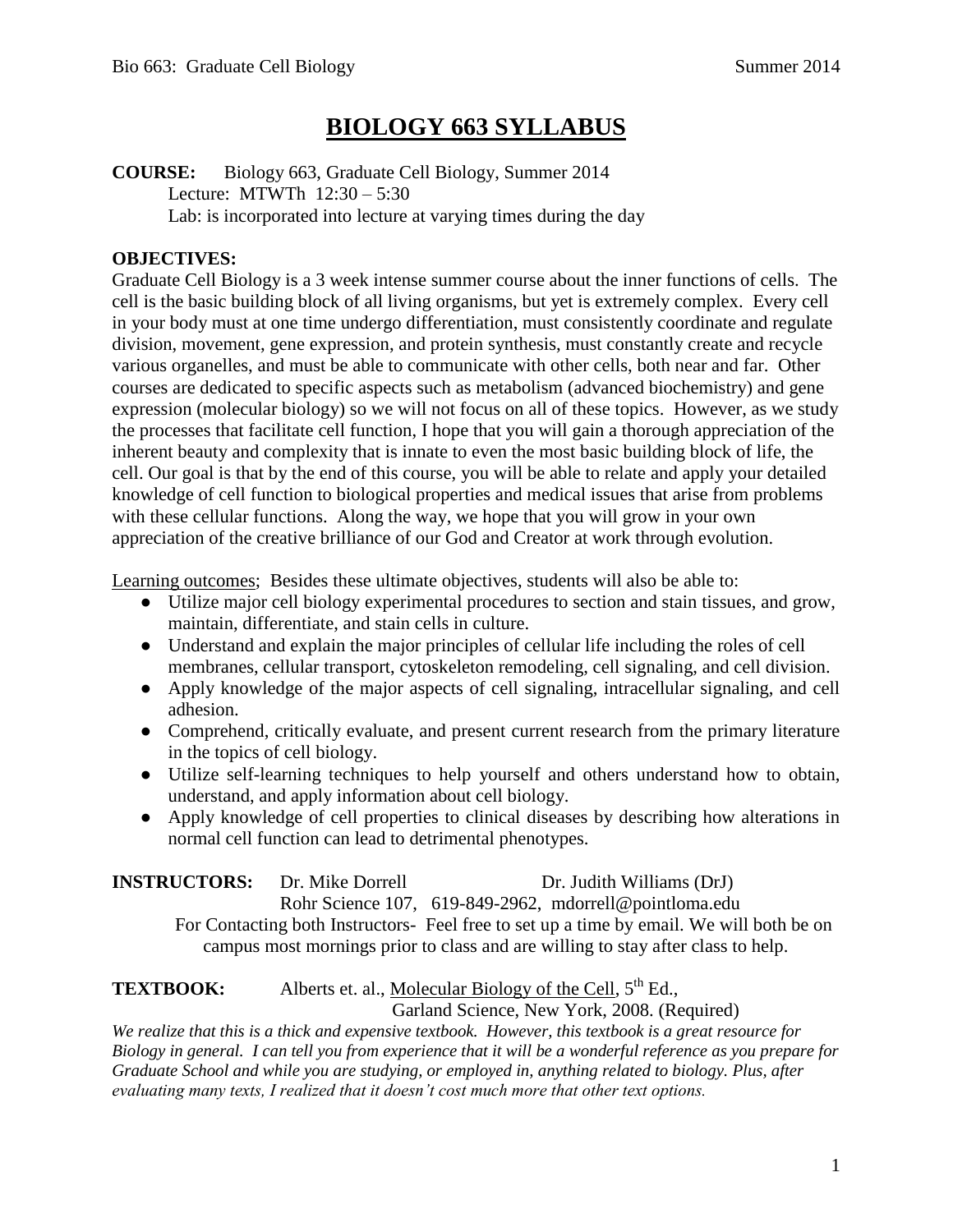#### **COURSE FORMAT**:

The Course Format is based on 6 Units or Topics. These are some of the most important overall concepts needed to understand cell function. We will utilize lecture, lab and much discussion for concept clarification of each Unit.

# Active Learning with Jigsaw / Peer teaching format:

Students will be assigned to one of 5 different groups. For each unit, different groups will be assigned portions of the content (rotating throughout the course). The groups will be responsible for the content of their Unit and will lead group and class discussions.

# Theory behind active learning:

The overall format for this class is likely to be different from most other courses that you have taken throughout your educational career. Extensive data has effectively demonstrated that students learn better by taking part in the learning process, a process called 'active learning'. "Active learning involves providing opportunities for students to meaningfully talk and listen, write, read, and reflect on the content, ideas, issues, and concerns of an academic subject." (Meyers and Jones, *Promoting active learning; strategies for the college classroom*. San Franscisco: Jossey-Bass). In addition, with the technology available today, science is becoming less and less about memorizing certain facts, and more and more about learning to think, analyze, and evaluate information scientifically. Although content and memorization will always be an important aspect of science, it is becoming more important to know what information you need, and how to find and use that information. To this end, this course will incorporate several active learning techniques, including 'Jigsaw' and 'peer teaching'.

#### Classroom participation / Jigsaw learning / Peer teaching:

Students will be in charge of learning a portion of each unit on their own and then teaching that portion to the other members of a group who were assigned different portions of the unit content to learn. The information obtained by the group as a whole will be used to answer various questions and solve different problems both in and out of class. The goals of this type of learning process include:

- 1) Becoming a self-driven student (access and understand information)
- 2) Gaining foundational knowledge about cell biology
- 3) Learning to effectively work, learn, and teach within a group setting amongst scientists
- 4) Integrating different topics, knowledge, and ideas to solve single goals
- 5) Applying knowledge to similar, but distinct tasks related to learned content

#### *General timetable within units 2 - 6 (note that unit 1 is a review unit led by the instructors)*: **Part 1: Introduction**

- Exercise designed to initiate interest in, and thoughts about, the topic.
	- Background information necessary to understand your assigned portions..

# **Same group discussions and exercises**

- Student discussion in groups with others assigned the same topic portion (~30 min)
- Come to class having completed the individual unit worksheet.
	- o Submit a copy to Eclass for grading **PRIOR** to class on that day.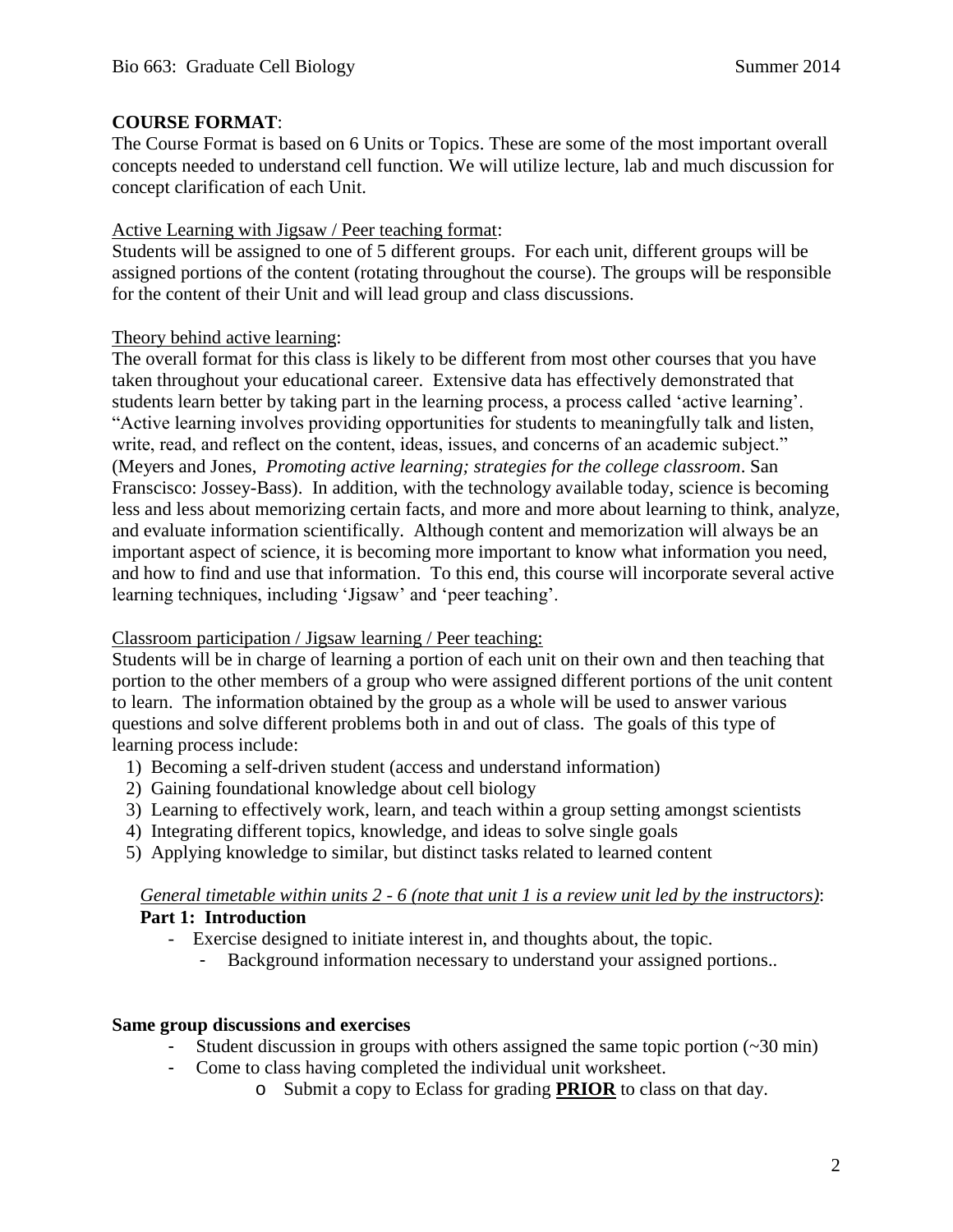- o Bring a copy for yourself to use as part of the discussion / teaching
- Discuss the assigned topic with peers who were assigned the same content
- Teach each other based on your worksheets and the assigned text / figures
	- o Revise misconceptions and clear up confusing aspects
	- o Prepare / practice effective teaching of the key concepts and figures

#### **Mixed group work.**

- Students will assemble in assigned mixed groups
	- o Groups of 5; 1 person from each of the content groups
	- o Mixed groups will rotate for each unit such that you will be with a different mix of students for each unit.
- Students will teach each other their own assigned content (~20 minutes each)
- With extra time, begin to work together to answer the mixed group questions.
- Throughout the group work, the professor will be helping clear up misconceptions and confusion. Feel free to flag down and instructor for help as needed.

#### **Concept clarification and group problem work**

- Instructor led discussions / lectures about different topics within the unit
- These discussions will be focused on:
	- o Further implementation and application of the learned concepts such as how these relate to disease, normal cellular life and function, etc.
	- o Clarifications of commonly misunderstood concepts
	- o Discussion of the confusing aspects based on observations during mixed group.
- Periodically during discussion, we will introduce a problem from the mixed group questions that you are to work on together in class with your mixed group.
- You should be working with your mixed group some outside of class to complete the other mixed group problems. *Note: We take group participation and evaluations very seriously so you should be sure to be pulling your own weight when questions require some time and effort outside of class to complete.*

**EVALUATION AND GRADING**; Letter grades will be assigned at the end of the course based on your percentage of total possible points, according to the following **approximate** scale:

| A    | $90 - 100\%$ |
|------|--------------|
| R    | $80 - 89\%$  |
| C    | $70 - 79\%$  |
| Ð    | $60 - 69\%$  |
| NC/F | $< 60\%$     |

**As a general rule +/- 2-3% from the cutoff grades will usually be given +/- grades. However, plusses and minuses (***e.g.***, B+/A-) will be determined at the instructor's discretion. A major factor in this decision will be** *class participation and preparation***.**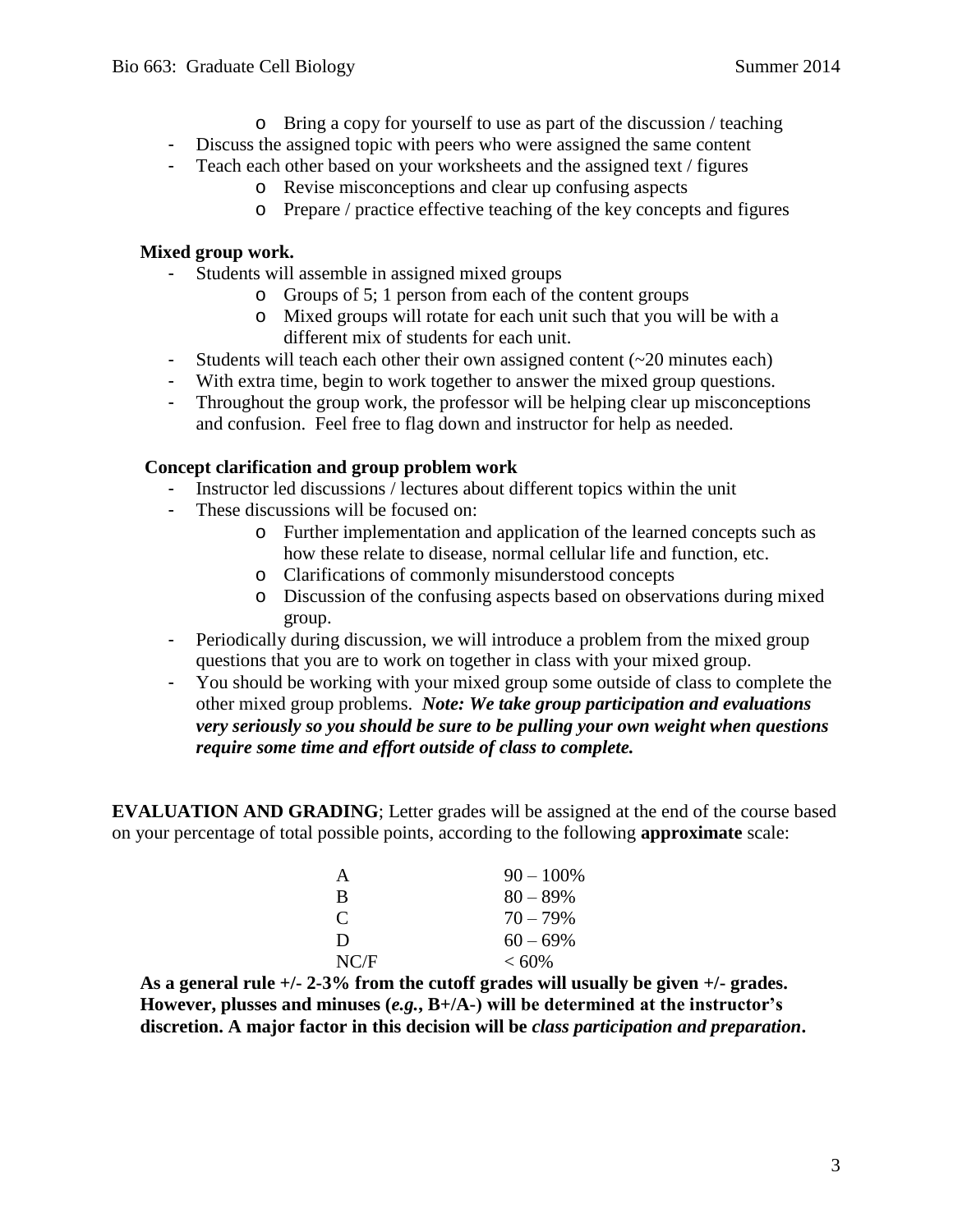#### **Grading scale:**

| Laboratory grade                     | 15% |
|--------------------------------------|-----|
| Individual worksheets / crosswords   | 15% |
| Primary literature presentation      | 10% |
| Mixed group problems                 | 10% |
| Group participation and contribution | 10% |
| <b>Two Quizzes</b>                   | 20% |
| Final exam                           | 20% |
| Total                                |     |

#### **Worksheets:**

In order to help you focus your thoughts while reading about and studying your particular assigned content, you will be given a worksheet to complete. These will be due before you meet in same groups so that you can bring the completed worksheet to class and use it to confer with students who were assigned the same content. Your individual worksheet is to be submitted to Eclass prior to class on that day (**NO LATE SUBMISSIONS WILL BE ACCEPTED**). Your group will then teach each other, helping to explain important concepts and eliminate misconceptions and confusion. Please use your professor during this time (PLEASE-ASK QUESTIONS OF US). Although these worksheets only total 10 - 15% of your grade, they are a big step in your understanding of the material and will greatly help you lead summary discussions and participate in the mixed group activities. If one considers the worksheets are done first, to help the mixed group work and participation, these worksheets really contribute to a large percent of your grade (at least indirectly) and thus should be taken very seriously.

#### **Mixed group problems**

Groups of 5 or 6, with one person from each content area, will assemble and help teach each other the various content that everyone is ultimately responsible for in each unit. To help you assemble the information from each member of the group, the groups will work on, and turn in, various problem sets. These should be uploaded to Eclass by a single member of each group, with all the group members' names at the top. We will be working on some  $(-\frac{1}{2})$  of the group problems together in class. You may also have time during peer teaching to work on the other questions. However, some of the questions will require a effort outside of class. Be sure to work together and pull your own weight. We suggest designing a Google document that everyone can add to and revise. You will be grading each other on participation and effort, and I will be taking account of that as well. Remember that your participation is worth 10% of your grade!

#### Crossword puzzles:

We have created some crossword puzzles using key terms from the chapter. You are to complete these individually. Everyone is required to complete the crossword for unit 1 since it is imperative that everyone understands key terms from this review unit. In addition, you must complete and turn in one of the other Although we like to focus more on concepts, memorizing and understanding terms is Key to Cell biology. Hopefully, this will be a 'fun' activity that will help you study and recognize terms throughout the book. While completing the puzzles, make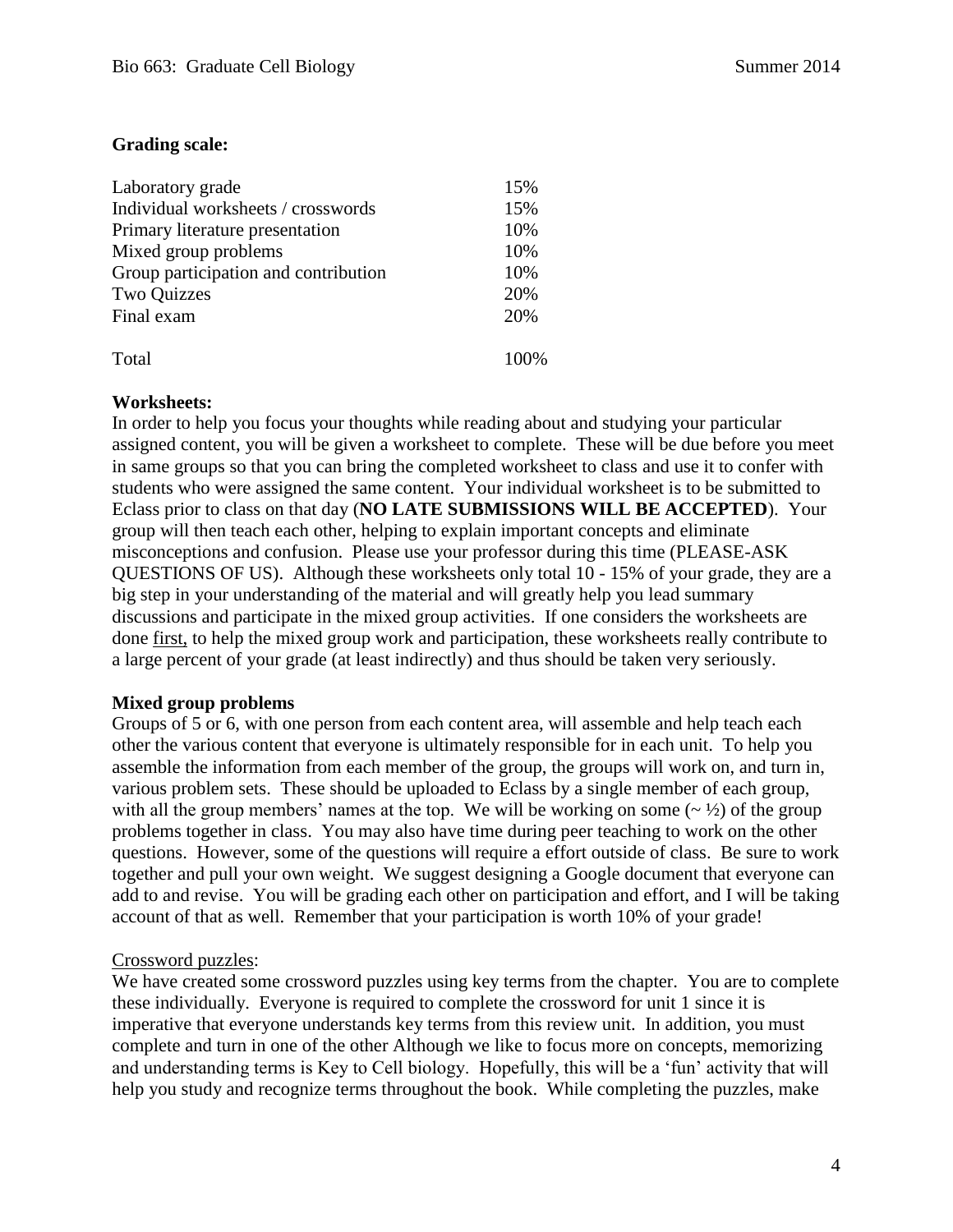sure you understand the terms and their importance to the topic. We will have keys available for everyone along with some indications of why those terms are important, and explanations of their use in cell biology. You are required to complete the crosswords for credit.

#### **Group participation / evaluation**

As this course is largely designed based on group work, a significant portion of your overall grade (10%) will be based on your preparation, participation, and contribution to class, all the group activities, laboratory work, and class lecture discussions. There will be opportunities for students to evaluate their fellow group members for preparation, contribution to group problems, and ability to convey their content to the rest of the group. In addition, much of the laboratory work will consist of maintaining cells in culture which will require work outside of class time. Participation includes 1) appropriate contributions to group work in class, 2) appropriate preparation and understanding of your assigned content to be able to teach and contribute to the group problems, 3) equal work with solving group problems outside of class as required, 4) equal work during all the laboratory sessions and in required work outside of scheduled laboratory periods.

#### **Feedback**

As you go through each unit, please let me know what concepts are clear, and which need extra clarification during the concept clarification classes. I will do my best to help clarify everything that is unclear, but I do need your feedback to know exactly which topics to focus on. Also, I have continuously revised this course format to help make it as good as possible. However, I understand that people are different so please give me feedback throughout the course so that I can continue to make this better and optimize your learning experience.

#### **Quizzes and Final exam**

There will be two Quizzes, one at the end of Week 1 and Week 2. Theses will be a combination of multiple choice, short answer / problems, and essay. These will cover the recent material. However, since all of science is cumulative, you will still be responsible for material covered earlier in the sense that comprehension of this material may be key to answering questions on new material. The final exam will be approximately 40% new material and 60% cumulative.

#### **Primary literature presentation**

During each lecture, one of the groups will be assigned to cover a primary literature article on the topic material. Your group will be presenting the article in  $a \sim 30$  minute, journal club-style presentation during the lab period. You can use the 'same group' session to help each other understand the content and begin preparations for the presentation. **Participation is key to your own learning**, and some of the group problems and content will require knowledge from the primary literature article. See the guidelines for article presentation for helpful hints, presentation formatting, and the grading rubric on this particular project.

#### **Laboratory work**

Laboratory handouts can be found online through Canvas. About half of the lab grade will be based on participation. The other half will be based on understanding of the labs, and successful completion (not necessarily "perfect completion") of the projects. The labs we are doing are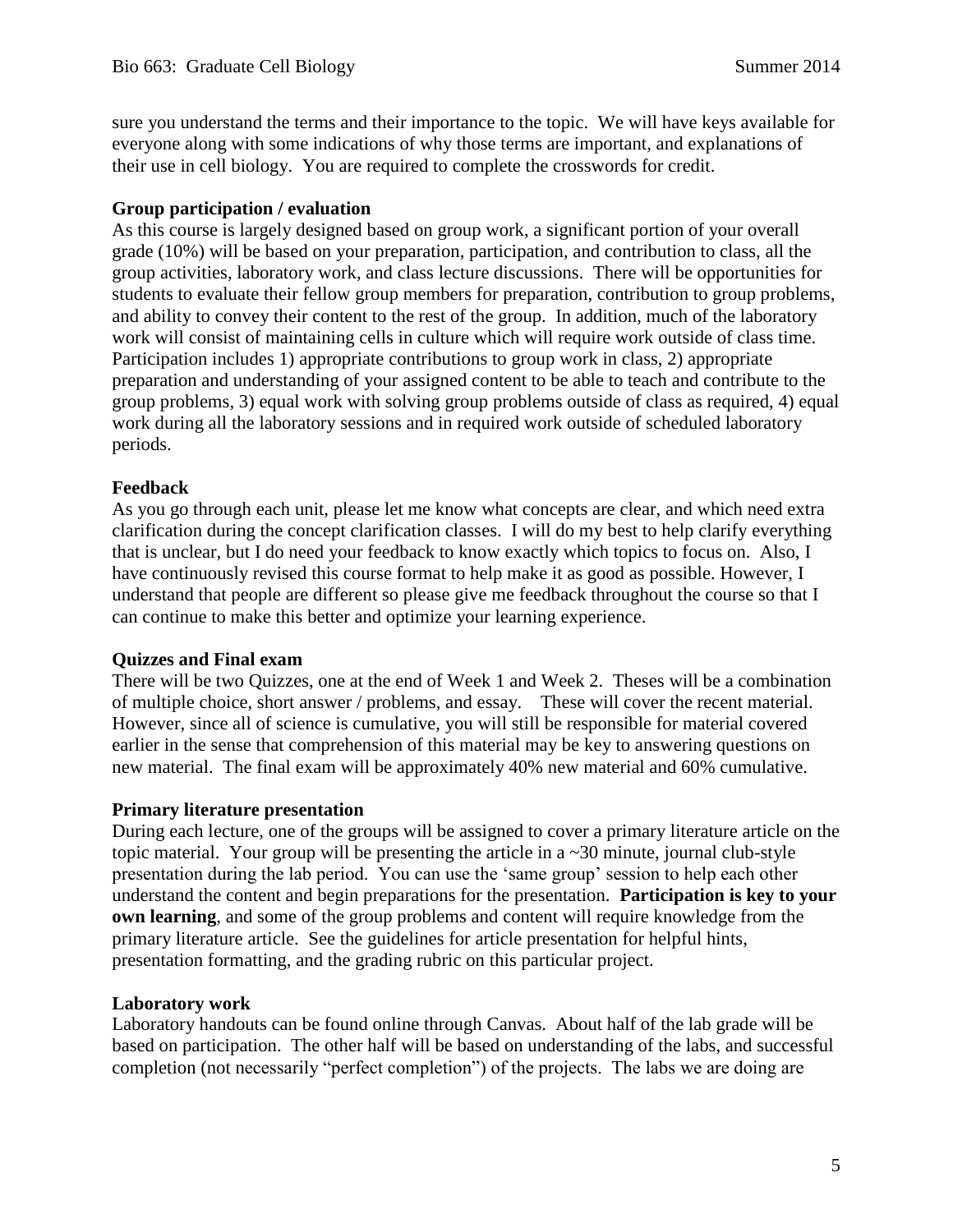critical procedures used in modern cell biology research. Hopefully they will be informative and fun.

**COURSE CONTENT:** The course will be divided into 6 basic units. Although it is necessary to divide the course into these units for the purpose of assigning content and activities, you should gain an overall appreciation of how these systems interact to make cellular life possible.

**Unit 1***: What are the techniques for analyzing cells?* I will present the first unit in a standard lecture style format, although there will be several discussions and activities within this.

Content:

- Review of cell features and functions (Ch. 1; 1-11, Ch. 3;  $125 - 153$ ,  $173 - 193$ ) Chapter 1 is a review for tMonday's work and Ch 3 is for Tuesday

- Working with and visualizing cells (Ch. 8;  $501 - 510$ , Ch. 9;  $579 - 595$ ,  $604 - 609$ ; [in lab]) General objectives:

- Describe the general functions that are required for cellular life
- Describe various microscopy techniques and the advantages and disadvantages of each.
- Isolate, grow and utilize cells in culture.
- Cryosectioning of heart tissue what are advantages and disadvantages
- Stain cells from tissue or culture using various techniques and ascribe the advantages and disadvantages of each technique.
- Using Immunohistochemistry, understanding Proteins, Antigen/Antibody conjugation and fluorescent techniques
- Gain an understanding of the jigsaw / peer teaching format and good associated practices to implement during the subsequent chapters:
	- o Unit 1 lectures will be used to demonstrate good discussion formats, teaching styles, and techniques for reading and understanding in-depth scientific information.
	- o Students will learn what is expected of them and gain a better understanding of how to succeed in the jigsaw / peer teaching format.

#### *Subsequent units will be learned using the jigsaw / peer teaching format (description above).*

#### **Unit 2**: *Just as you must remain organized to function effectively (despite what some of your rooms may suggest), cells must maintain compartmentalization and regulate what molecular products are stored within or moved to different parts of the cell. How does the lipid bilayer facilitate this compartmentalization?*

Content:

- Composition and structure of cell membranes (Ch. 10)
- Selective transport across membranes (Ch. 11)

General objectives:

- Describe the major components of cellular membranes and the functions of each.
- Explain how hydrophobicity, hydrophillicity, and the amphipathic nature of phospholipids make compartmentalization and cellular transport possible.
- Design a membrane transport protein that can regulate movement of specific particles across the cellular membrane.
- Explain membrane transport in relation to specific functions such as neuronal signaling.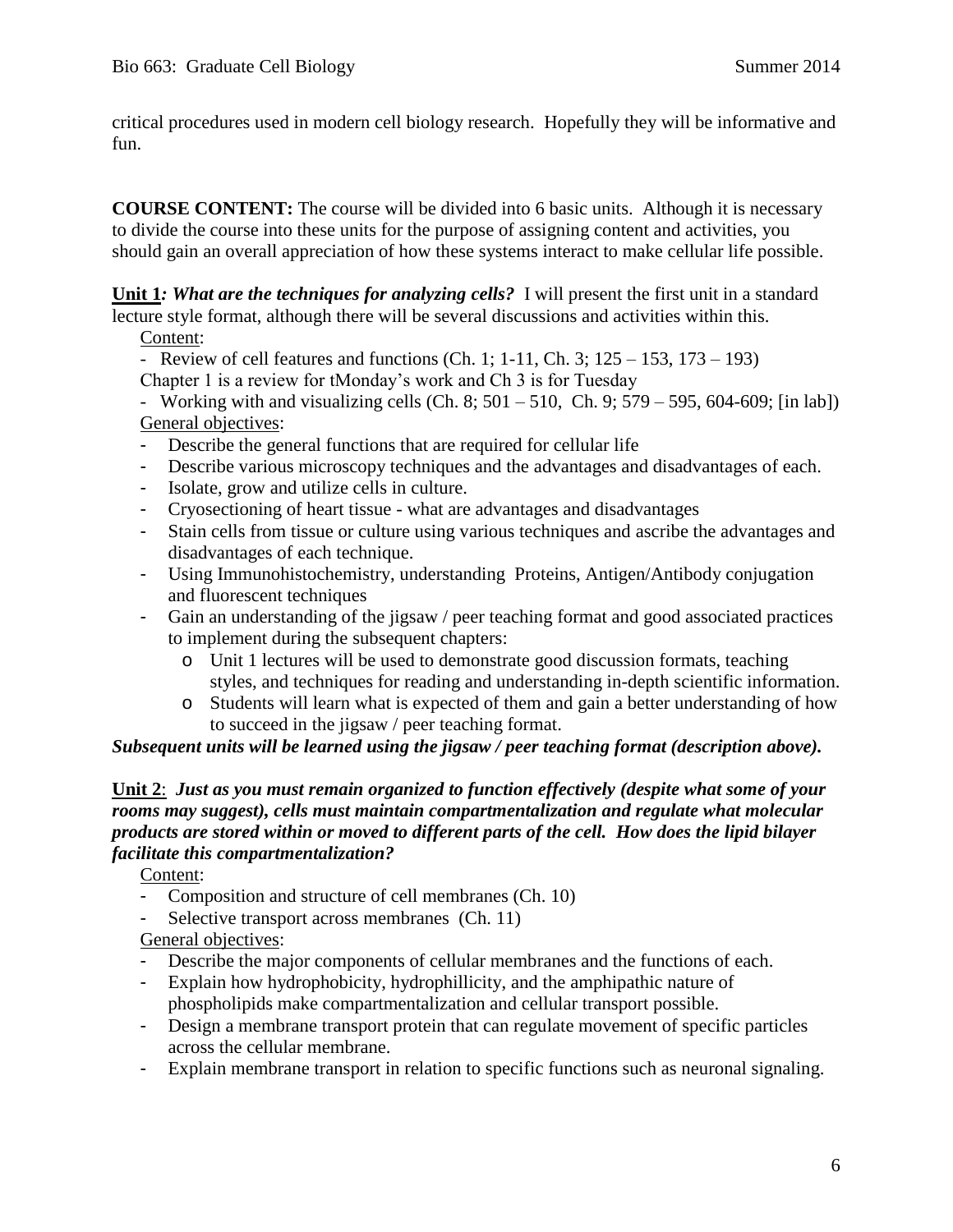### **Unit 3**: *Having spaces for different things only matters if you can get, and keep, the appropriate molecules (proteins etc.,) localized to those areas. How does the cell sort the organelles, macromolecules, and molecules?*

#### Content:

- Organelles and intracellular compartments (Ch. 12)
- Directed transport of molecules throughout the cell (Ch.  $12 13$ )

General objectives:

- Explain the importance for specific localization of different molecules within the cell
- Explain in detail the mechanism by which the cell sorts and divides its cargo to specific destinations
- Given a set of conditions, identify where each protein is destined and the path by which it will get there.

# **Unit 4***: How does the cell move when necessary, move products to various parts of the cell (during cell sorting), and constantly maintain its structural integrity?*

Content:

- Cytoskeleton (Ch. 16)
- Cell adhesion (Ch. 19)

General objectives:

- Describe how the dynamic properties of cytoskeletal elements make cellular movement and movement of cargo within a cell possible.
- Design 'cellular systems' by which the above processes are regulated and by which cargo is moved in specific directions throughout the cell.
- Describe the different methods of cell-cell, and cell-ECM adhesion.
- Relate abnormal cell adhesion properties to human disease.

# **Unit 5**: *Cells must coordinate their activities and be able to respond appropriately to signals that are arriving from other cells, hormones, etc., How can cells recognize and respond to extracellular signals in an appropriate and effective manner?*

Content:

- General principles of cell signaling (Ch. 15; 879 903)
- Common modalities of cell signaling  $(Ch. 15; 904 944)$

General objectives:

- Explain the purpose and necessary components of any cell signal.
- Describe a detailed cell signaling process, given appropriate information.
- Design common regulatory mechanisms for cell signaling.
- Describe G-protein coupled, enzyme-linked, and other common signaling pathways.
- Relate cell signaling to human development and disease.

#### **Unit 6**: *We have been talking a lot about signaling, cell responses, cell integrity, etc., How does this relate to the methods by which we maintain and replace cells within our bodies?*  Content:

- The cell cycle and cell cycle control mechanisms (Ch. 17; 1053 1067)
- Apoptosis (Ch. 18)

Cancer mechanisms and current treatment modalities (Ch. 20;  $1205 - 1223$ ,  $1256 - 1264$ ) General objectives: